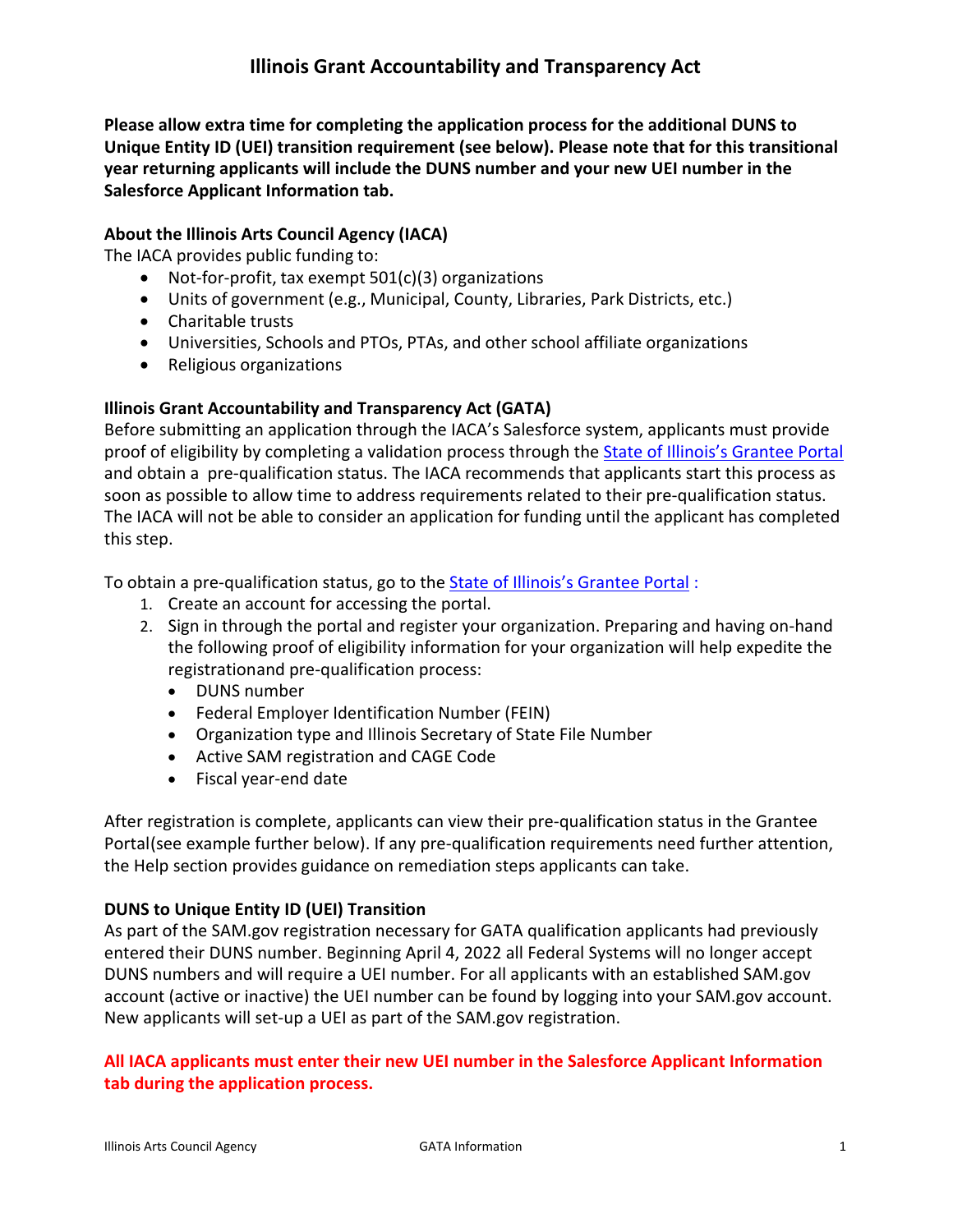Resources to assist you in the DUNS to UEI transition include:

- [General Service Administration \(GSA\) video](https://www.youtube.com/watch?app=desktop&v=4Hqs_L0B5kI)
- [General Service Administration \(GSA\) PowerPoint](https://arts.illinois.gov/sites/default/files/content/Getting%20%26%20Accessing%20Your%20Unique%20Entity%20ID%20%28SAM%29%20.pdf)
- [SAM.gov Resource Page](https://sam.gov/content/duns-uei)
- [Federal Service Desk](https://www.fsd.gov/gsafsd_sp?id=gsafsd_kb_articles&sys_id=e31c534f1b40c1103565ed3ce54bcbce) (FSD) Resource Page
- [Federal Service Desk \(FSD\) 3-step instructions to find the UEI for active SAM.gov entities](https://www.fsd.gov/gsafsd_sp?id=kb_article_view&sysparm_article=KB0041254&sys_kb_id=a05adbae1b59f8982fe5ed7ae54bcbba&spa=1)

## **GATA Pre-Qualification Status**

#### **Pre-Qualification Status**

| $He$ $ p $<br>SAM.gov Account<br>Good           |
|-------------------------------------------------|
|                                                 |
| He[p]<br>Federal Employer ID (FEIN)<br>Good     |
| HeIp<br>Federal Excluded Parties List<br>Good   |
| Help)<br>Unknown<br>Illinois Secretary of State |
| He[p]<br>Illinois Stop Payment List<br>Good     |
| He[p]<br>Illinois DHFS Sanction List<br>Good    |

*The Pre-Qualification Status section of the Grantee Portal displays a summary of an organization's eligibility status. The example above shows an organization that does not meet Pre-Qualification Status and needs to address the Illinois Secretary of State requirement.*

Pre-qualification through the Grantee Portal is required for all organizations, units of government, and schools and school-affiliate organizations applying for grant funding from the IACA. Please note that each applicant needs to complete the pre-qualification process only once annually. If your organizationhas already completed this step as part of receiving a state award from another Illinois agency, you do not need to create an additional account or registration for the purposes of applying for funding from the IACA.

#### <span id="page-1-0"></span>**DUNS Number**

The Data Universal Numbering System (DUNS) is Dun & Bradstreet's copyrighted, proprietary means of identifying business entities on a location-specific basis. It is a unique nine-digit number recognized as the universal standard for identifying and keeping track of businesses and is required by the U.S. federal government. While the federal government is in process of transitioning away from DUNS this is a transition year and both pieces of data need to be collected.

All applicants must have a current DUNS number. Provided below are two options for obtaining a DUNS number: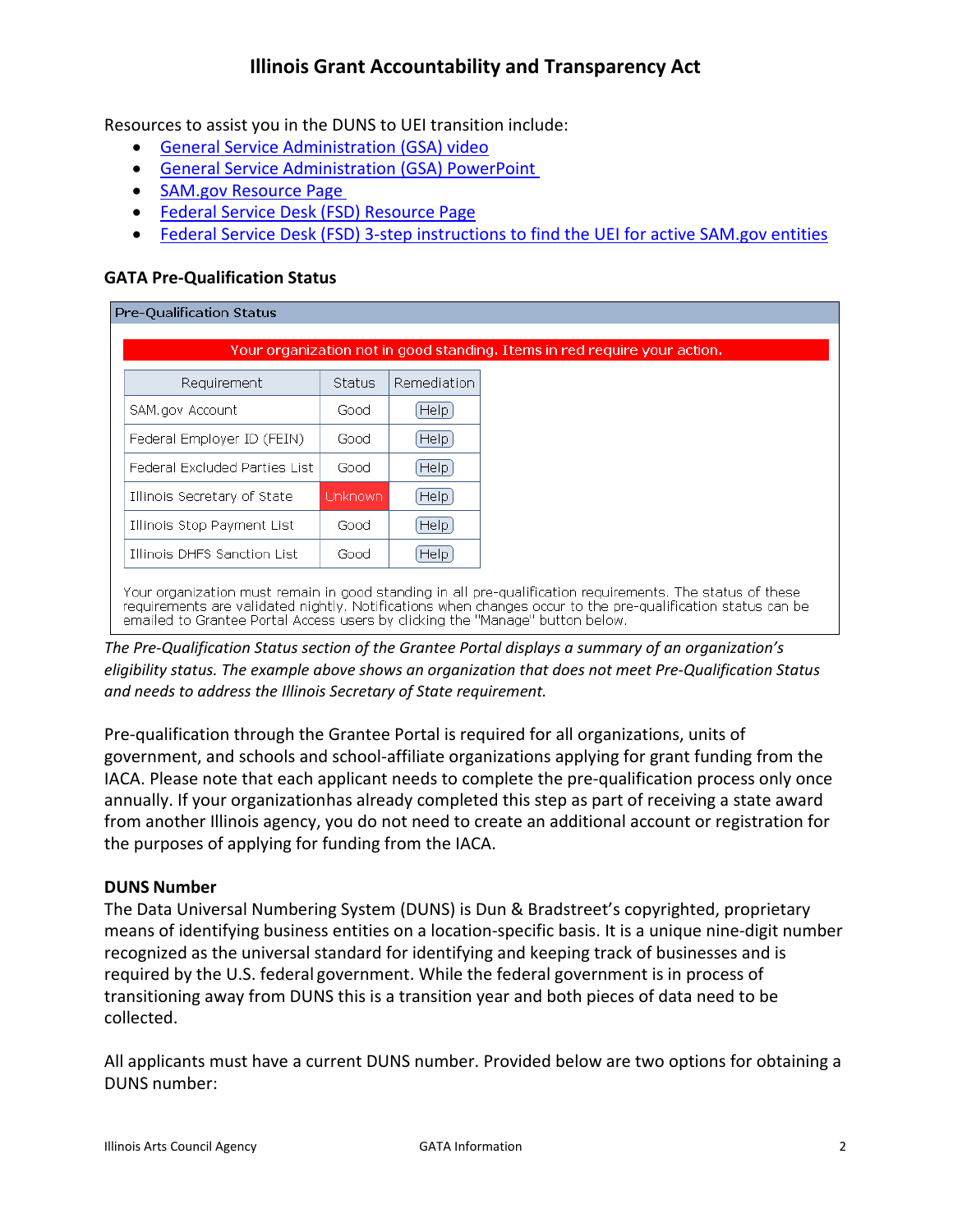- DUNS number by web, visit: <https://fedgov.dnb.com/webform/>
- DUNS number by phone, call: 1-866-705-5711, Monday Friday 7 a.m. to 8 p.m. CST

If you have misplaced or forgotten your DUNS number, follow [this link](http://arts.illinois.gov/files/content/DUNS%20Verification.pdf) for step by step instructions onhow to retrieve your number from Duns & Bradstreet.

## **Federal Employer Identification Number (FEIN)**

Applicants are required to provide a Federal Employer Identification Number (FEIN) assigned by the Internal Revenue Service. Applicants must hold tax-exempt status from federal income tax under Section 501(c)(3) of the Internal Revenue Code and must qualify as a charitable organization under Section 170(c) of the Internal Revenue Code of 1986 as amended. Units of government, institutions ofhigher education, and Federally recognized Indian tribal governments are not required to obtain this status and are still eligible to apply.

The IACA uses Guidestar's Charity Check to verify status. For information on how to obtain taxexemptstatus, go to: [http://www.irs.gov/Charities-&-Non-Profits/Application-Process.](http://www.irs.gov/Charities-%26-Non-Profits/Application-Process)

## **Organization Type and Illinois Secretary of State File Number**

The IACA provides public funding to not-for-profit, tax exempt 501(c)(3) organizations, units of government, and institutions of higher education.

All applicants must indicate their correct organization type when registering through the Grantee Portal.Additionally, applicants of the organization type "Corporation – Not For Profit" must provide their eight-digit [Illinois Secretary of State file number.](https://www.ilsos.gov/corporatellc/) Other types of organizations, such as branches of government, schools, and religious organizations, are not required to provide an Illinois Secretary of State file number as such entities are not required to be incorporated in Illinois.

## **SAM Registration and CAGE Code**

The [System for Award Management \(SAM\)](https://sam.gov/SAM/) is an official website of the U.S. federal government. Applicants must register with and be validated through SAM as part of the pre-qualification process forreceiving a grant from an Illinois state agency. It may take up to **10 business days** after submitting yourorganization's information through SAM for your organization's registration to become active.

The Commercial and Government Entity (CAGE) Code is a five-character, alpha-numeric identifier assigned by the U.S. Defense Logistics Agency. Organizations that do not have a CAGE Code will beautomatically assigned one during processing after completing SAM registration.

To register your organization through the SAM website: [System for Award Management \(SAM\)](https://sam.gov/SAM/)

1. Create an Individual User Account by clicking on **Log In** and then **Create an account**. You willneed to provide a valid email address and phone number as part of the account creation process.